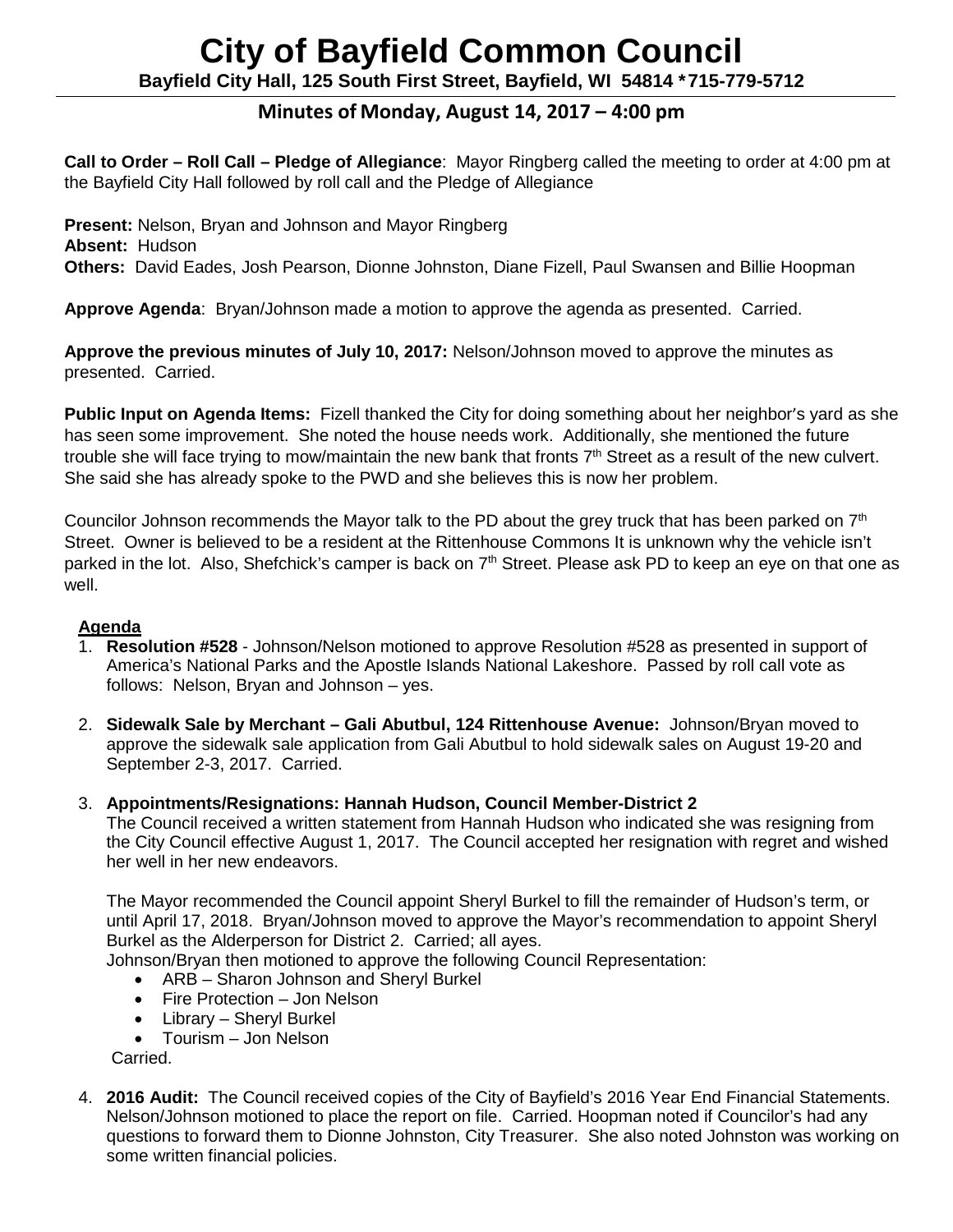- 5. **Banking – Letters of Credit:** Bryan/Johnson made a motion authorizing the Treasurer to move forward on obtaining a letter of credit for Bremer Bank. This will provide the City with better interest rates and coverage. The Finance Committee recommended approval at their meeting. Passed by roll call vote as follows: Bryan, Johnson and Nelson – yes. Carried.
- 6. **2018 Budget Schedule:** The Council was provided with a written meeting schedule. Members were then asked to please prioritize requested CIP's. We need to carefully evaluate requests in order to provide funds for the most needed projects.

## 7. **GBWWTP Operator and City W/S Position Update**

Josh Pearson is our new GBWWTP Operator and continues to fill in for the City's Water and Sewer Operator Position. The Mayor has recommended the City pay Pearson at the full GBWWTP Operator rate as allowed by Policy 205, retroactive back to his start date (August 6, 2017). His supervisor will monitor and assist with transition and provide progress reports. Bryan/Nelson moved to approve the Mayor's recommendation to pay Pearson the GBWWTP Operator rate as listed in Resolution #515. Passed by roll call vote as follows: Johnson, Nelson and Bryan – yes. Carried.

It was agreed the Mayor, Jim Bryan, Tom Kovachevich and either Dionne Johnston or Billie Hoopman would serve on the hiring/interview team. Hopefully, the applications can be reviewed timely and interviews set up as soon as possible.

- 8. **Room Tax Report – 2017 Second Quarter:** Financially speaking the report shows the City is down a little from last year. However, we are all expecting a promising for  $3<sup>rd</sup>$  and  $4<sup>th</sup>$  quarter. It was noted the non-taxable nights are higher so in terms of room rentals we are up. Chamber Executive Director Eades said the June Sales Tax numbers from the previous month were \$89,000 compared to \$62,000 from last year. Johnson/Nelson moved to place the report on file. Carried.
- 9. **Code of Ordinance Update - Request for Funding:** Bryan/Johnson made a motion authorizing the use of the remaining funds from Elections with the balance to come from Legal to pay for Code of Ordinance Supplemental No. 14, which is estimated to cost between \$2040 to \$2485. Passed by roll call vote as follows: Nelson, Bryan and Johnson – yes.

### 10. **Project Updates:**

- a. Swede Hill Water Main Improvement Project (2017): The Council received a copy of the Certificate of Substantial Completion from Engineer Joe Miller, Strand Associates. Informational; no action required.
- b. Historic Waterfront Walk Phase 2: Still planning to re-bid project in January 2018.
- c. Old Jail Partnership between the City and BHA: No action has taken over the past month. The City has requested BHA provide them a statement of purpose that can be included in the proposed lease.
- d. Comprehensive Plan Implementation Element: The Mayor reported the review of the current plan has been completed, but we are trying to figure out what should be in the plan update.
- e. Clean Water Energy Utility Challenge: Pearson reported he and Sarah Mather's have been in touch with the program folks, and have been sharing well pumping details. The competition is ongoing; until Spring.
- f. Solsmart Designation PZD-1 Zoning Review The Council received a copy of the written PZD-1 document; considerations for further integrating solar in the Bayfield Zoning Code. Discussion ensued.
	- The State of Wisconsin already has broad authority and laws stating we cannot deny a solar permit request unless it is unsafe.
	- The goal of the Sol-Smart program is to create a streamlined process. There already is a process in place, but this would give staff the ability to approve applications rapidly, provided the request falls into some very basic standards; like roof flush mounts.
	- Bryan and Johnston said State Law could require neighboring property owners to cut down trees for solar access.
	- The City cannot inject our Historic Guidelines onto solar applications. We can offer preferred